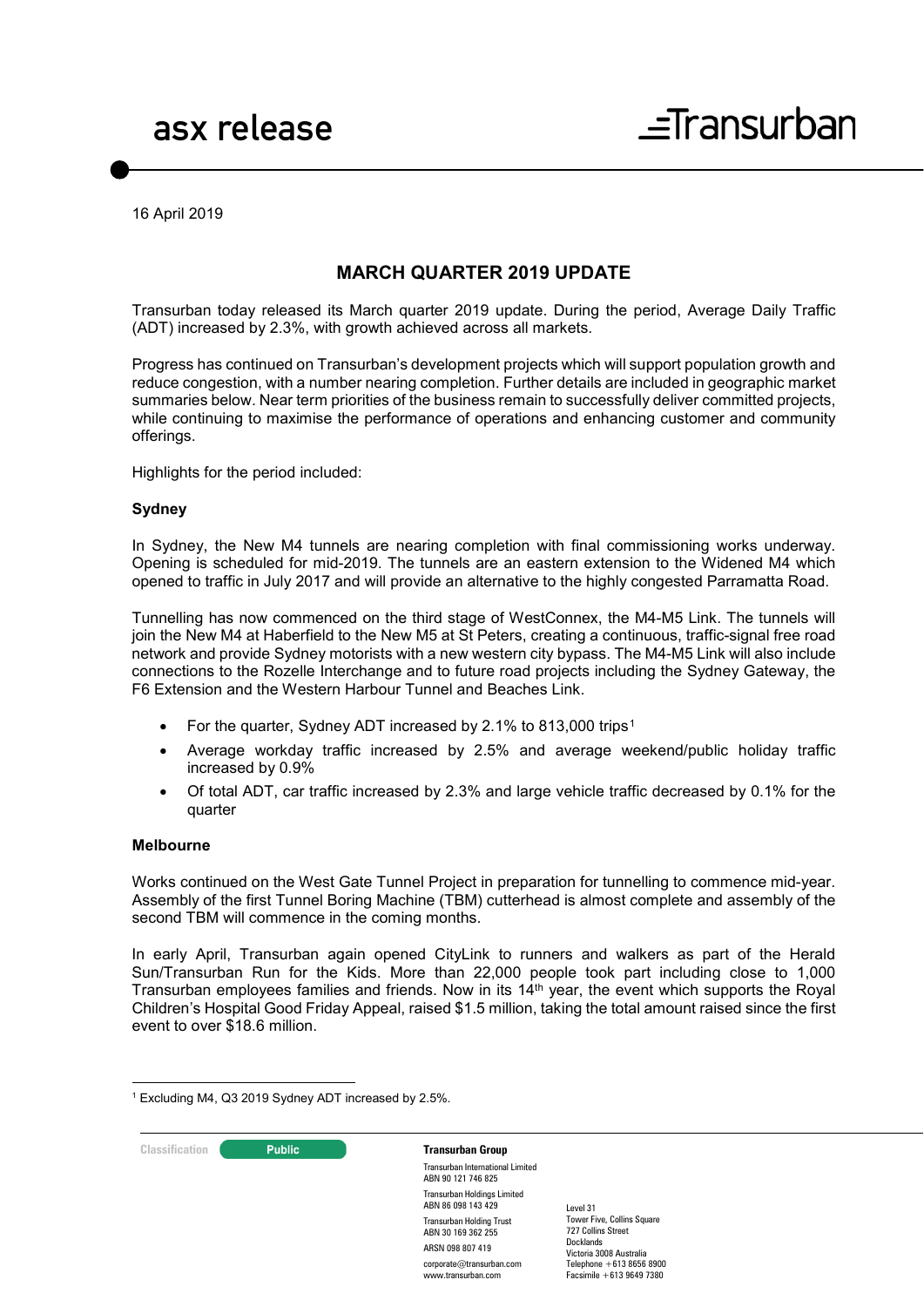- For the quarter, Melbourne ADT increased by 3.1% to 856,000 transactions.
- Average workday traffic increased by 2.1% and average weekend/public holiday traffic increased by 5.8%
- Of total ADT, car traffic increased by 2.5% and large vehicle traffic increased by 5.6% for the quarter

### **Brisbane**

In March, the Gateway Upgrade North project was completed, with motorists heading south saving up to 10 minutes in travel time during peak periods. All lanes are now open, with speed limits back to 100km/h and intelligent transport systems (ITS) operational.

Construction of the Logan Enhancement Project is now 90% complete with more than 2.5 million hours worked to-date. By June, the upgrades to the Logan Motorway/Mt Lindesay Highway and Logan Motorway/Wembley Road interchanges are expected to be complete. New lanes on the Gateway Motorway and south-facing ramps are expected to be completed mid-2019.

During the period Clem7 transitioned to a self-managed operations and maintenance model, with routine maintenance and incident response across all Transurban Queensland tunnels now managed by a single service provider, ensuring a consistent service for our customers.

- For the quarter, Brisbane ADT increased by 1.1% to 400,000 trips, despite the impact from construction disruption
- For Brisbane, average workday traffic increased by 0.9% and average weekend/public holiday traffic increased by 1.8% for the quarter
- Of total ADT, car traffic increased by 1.0% and large vehicle traffic increased by 1.6% for the quarter

### **North America**

Progress on the 395 Express Lanes continued through the quarter, with the project now over 55% complete and expected to open late 2019. The Fredericksburg Extension is expected to reach financial close towards the end of FY19, with major construction on the 16 kilometre southern extension to the 95 Express Lanes expected to begin in early FY20.

In February, Transurban in partnership with the I-95 Corridor Coalition were awarded a federal grant from the U.S. Department of Transportation to conduct a road-user charging feasibility study. The partnership forms part of the largest ever multi-state study in the eastern United States and will be the first to integrate dynamically tolled lanes.

Travel-time savings continue to provide value for money, with customers experiencing average time savings during a daily peak period commute of 24 minutes on the 495 Express Lanes and 56 minutes on the 95 Express Lanes.

- For the quarter, North America ADT increased by 2.9% to 136,000 trips
- The average dynamic toll price for the quarter increased by 15.0% to US\$8.72 on the 95 Express Lanes

| Classification | <b>Public</b> |
|----------------|---------------|
|                |               |

**Classification Transurban Group** Transurban International Limited ABN 90 121 746 825 Transurban Holdings Limited ABN 86 098 143 429 Transurban Holding Trust ABN 30 169 362 255 ARSN 098 807 419 corporate@transurban.com www.transurban.com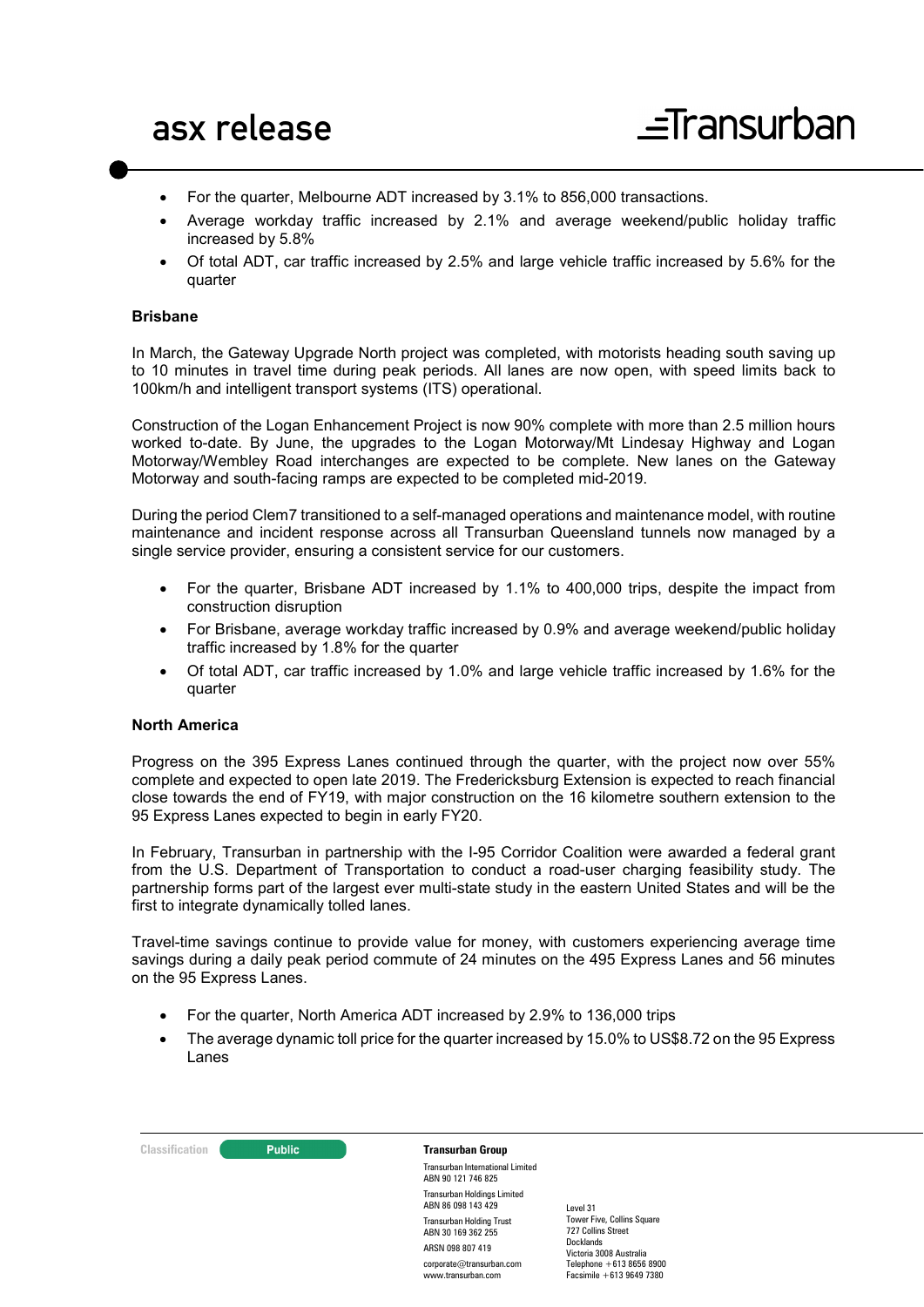- The average dynamic toll price for the quarter increased by 12.2% to US\$5.44 on the 495 Express Lanes
- For the 12 months to 31 March 2019, peak traffic in the peak direction on the A25 was 3,056 vehicles per hour<sup>[2](#page-2-0)</sup>

Full traffic information for the March quarter is attached.

 $2222$ 

**Amanda Street** Company Secretary

**Investor enquiries** Jessica O'Brien General Manager Investor Relations and Strategic Projects +61 3 8656 8364

**Media enquiries** Tim Salathiel Head of Group Communications +61 407 885 272

<span id="page-2-0"></span> $^{\rm 2}$  Peak direction on the A25 means southbound in the morning peak and northbound in the evening peak.

**Classification Public Transurban Group** 

-

Transurban International Limited ABN 90 121 746 825 Transurban Holdings Limited ABN 86 098 143 429 Transurban Holding Trust ABN 30 169 362 255 ARSN 098 807 419 corporate@transurban.com www.transurban.com